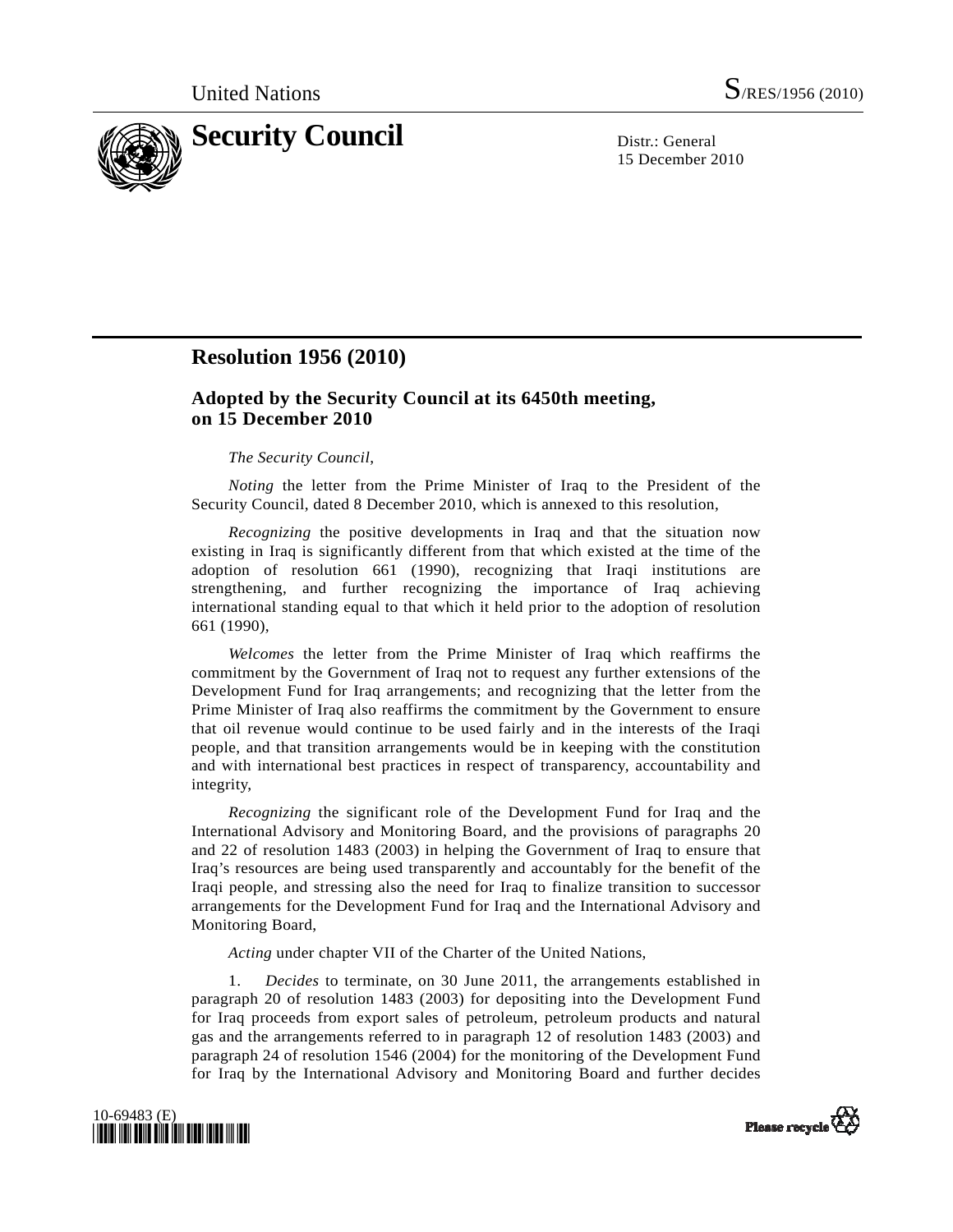that, subject to the exception provided for in paragraph 27 of resolution 1546 (2004), the provisions of paragraph 22 of resolution 1483 (2003) shall continue to apply until that date, including with respect to funds and financial assets and economic resources described in paragraph 23 of that resolution;

 2. *Welcomes and affirms* the Government of Iraq's decision not to request any further extensions of the Development Fund for Iraq arrangements; and further decides this is the final extension of the Development Fund for Iraq arrangements;

 3. *Decides* that after 30 June 2011, the requirement established in paragraph 20 of UNSCR 1483 (2003) that all proceeds from export sales of petroleum, petroleum products and natural gas from Iraq be deposited into the Development Fund for Iraq shall no longer apply, and affirms that the requirement established in paragraph 21 of UNSCR 1483 (2003) that 5 percent of the proceeds from all export sales of petroleum, petroleum products and natural gas shall be deposited into the compensation fund established in accordance with resolution 687 (1991), and subsequent resolutions, shall continue to apply, and further decides that 5 percent of the value of any non-monetary payments of petroleum, petroleum products and natural gas made to service providers shall be deposited into the compensation fund, and that unless the Government of Iraq and the governing council of the United Nations Compensation Commission, in the exercise of its authority over methods of ensuring that payments are made into the compensation fund, decide otherwise, the above requirements shall be binding on the Government of Iraq;

 4. *Calls upon* the Government of Iraq to work closely with the Secretary-General to finalize the full and effective transition to a post-Development Fund mechanism by or before 30 June 2011, which takes into account IMF stand-by arrangement requirements, includes external auditing arrangements and ensures that Iraq will continue to meet its obligations as established in the provisions of paragraph 21 of resolution 1483 (2003); further requests that the Government of Iraq provide a written report to the council no later than 1 May 2011 on progress towards the transition to a post-Development Fund mechanism;

 5. *Directs* the transfer of the full proceeds from the Development Fund for Iraq to the Government of Iraq's successor arrangements account or accounts and the termination of the Development Fund for Iraq no later than 30 June 2011 and requests written confirmation to the Council once the transfer and termination are completed;

 6. *Requests* the Secretary-General to provide written reports on an ongoing basis to the council every six months, with the first report due no later than 1 January 2012, about the United Nations compensation fund, evaluating the continued compliance with the provisions of paragraph 21 of resolution 1483 (2003);

7. *Decides* to remain actively seized of the matter.